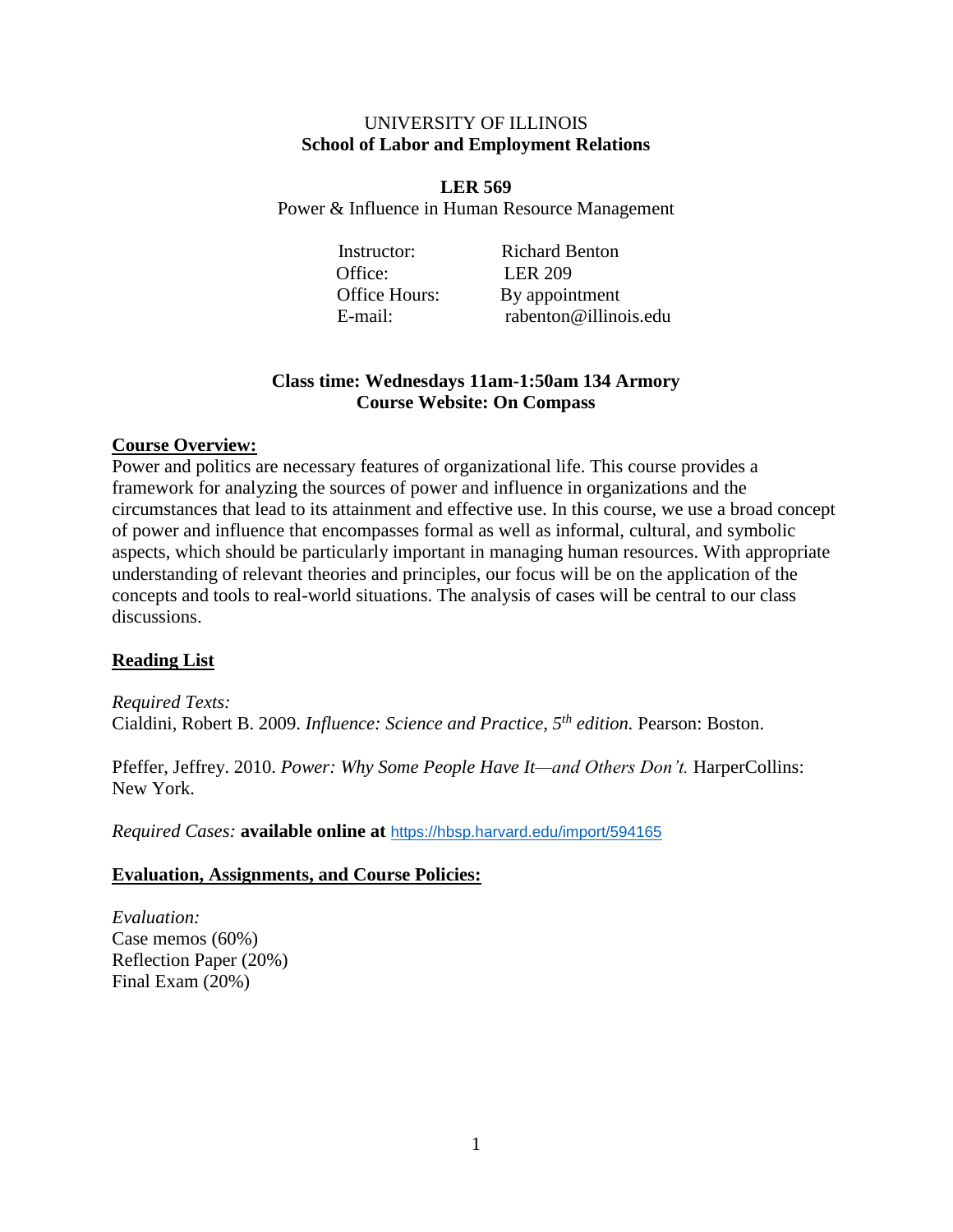### *Case Memos:*

You are required to submit a **2-page**, double-spaced memo at each class that has a case reading assignment. You are required to submit all six case response memos**.** Use 12-point font size, with at least 1 inch margins all around. Do not add a cover page. You will submit the case memos via the online submission system on the course compass page. Memos are due prior to the start of class. Submission by email is not allowed except for unexpected, extraordinary circumstances. In your memo you should answer the assigned questions, in detail, that are listed below in the course schedule.

## *Reflection Paper:*

You are to write a paper that describes and analyzes a compelling example of the use of power and influence principles we discuss in this course. This example can be based on either your own personal experiences, incidents you have witnessed, or events that have happened to people you know very well. Regardless of the source, the events you choose must be based on fact and firsthand knowledge. Describe the event, and drawing on concepts covered in the course, explain and interpret how power and influence were involved. Discuss whether the event was avoidable or should have been handled differently. The paper will be no longer than **4 pages**, double-spaced, with 12-point font size and at least 1 inch margins all around. Do not add a cover page. More detailed guidelines will be announced later. The paper is due on **February 27**. It will be worth 20 percent of the total grade.

## *Final Exam:*

There will be one final exam worth 20 percent of the total grade. The final covers all material from class and will be essay format. The final will be administered on the course compass webpage.

# **Academic Integrity:**

The academic standards of the University protect the quality of education and research at this institute. These standards of conduct are detailed in the Code on Campus Affairs.

As a student, you should avoid obtaining (1) answers for any assigned work or examination from any unauthorized source; (2) working with another person or persons on any assignment or examination when not specifically permitted by the instructor; and (3) observing the work of other students during any examination. You should also avoid providing answers for any assigned work or examination when not specifically authorized to do so, as well as informing any person or persons of the contents of any examination prior to the time the examination is given.

The Code of Campus Affairs also discusses plagiarism. A student should neither fail to credit sources used in a work product in any attempt to pass off the work as one's own, nor attempt to receive credit for work performed by another, including papers obtained in whole or in part from individuals or other sources. Any problems of academic integrity on an individual assignment will result in a student receiving a failing grade for the whole course. Conduct yourself in such a manner, at all times, to avoid any suspicion of wrongdoing. Avoid helping anyone else break the rules. Enrollment in this course indicates you have read and accepted the terms of this course outline.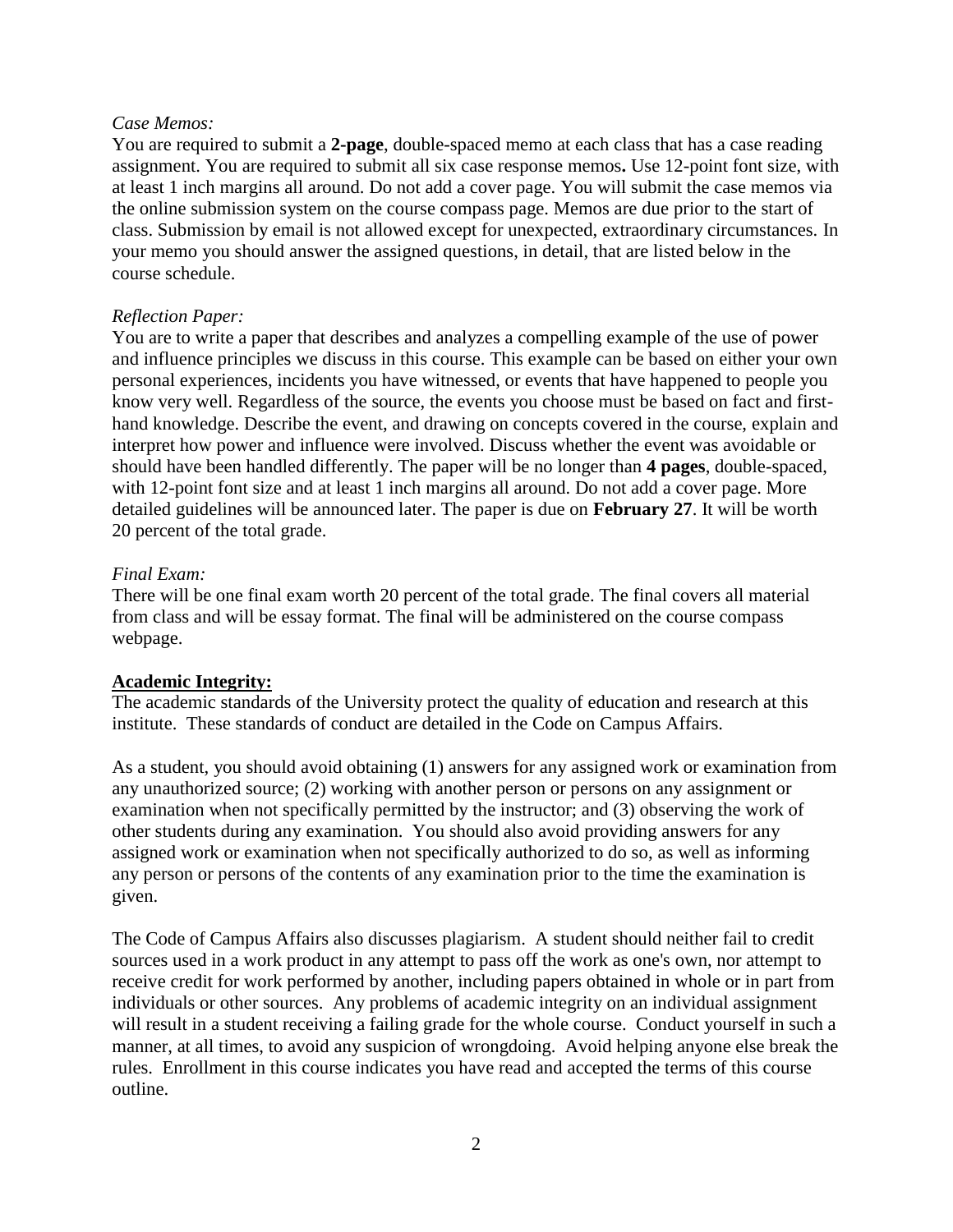## **Course Schedule**

**Week 1:**

[January 16]

Topics:

Introduction. Formal Authority and Beyond Required Reading: Pfeffer, "Introduction" Pfeffer, Chapter 1 "It Takes More Than Performance"

Cialdini, Chapter 1 "Weapons of Influence"

## **Week 2:**

[January 23]

Topics:

Principles of Influence: Reciprocation and Commitment

Required Reading:

Cialdini, Chapter 2 "Reciprocation"

Cialdini, Chapter 3 "Commitment and Consistency"

Case Study:

Case: "The Roller Coaster Ride: The Resignation of a Star." Harvard Business School case #9-405-031.

Question: What should Stephen Conner do next? What should Peter Thompson do next? Develop an action plan for each. Be as specific as possible using concrete information found in the case.

#### **Week 3:**

[January 30] Topics: Principles of Influence: Social Proof

Required Reading:

Cialdini, Chapter 4 "Social Proof"

Listen to the Hidden Brain podcast "Snooki and the Handbag"

Case Study:

Case: "Henry Tam and the MGI Team." Harvard Business School case #9-404-068. Question 1. What were the root cause of the MGI team's process problems? Avoid simply summarizing the facts in the case. Instead, provide a cause-and-effect analysis based on sound logic.

Question 2. At the end of the case, what actions could Henry have taken to increase the team's effectiveness? Be as specific as possible using concrete information found in the case.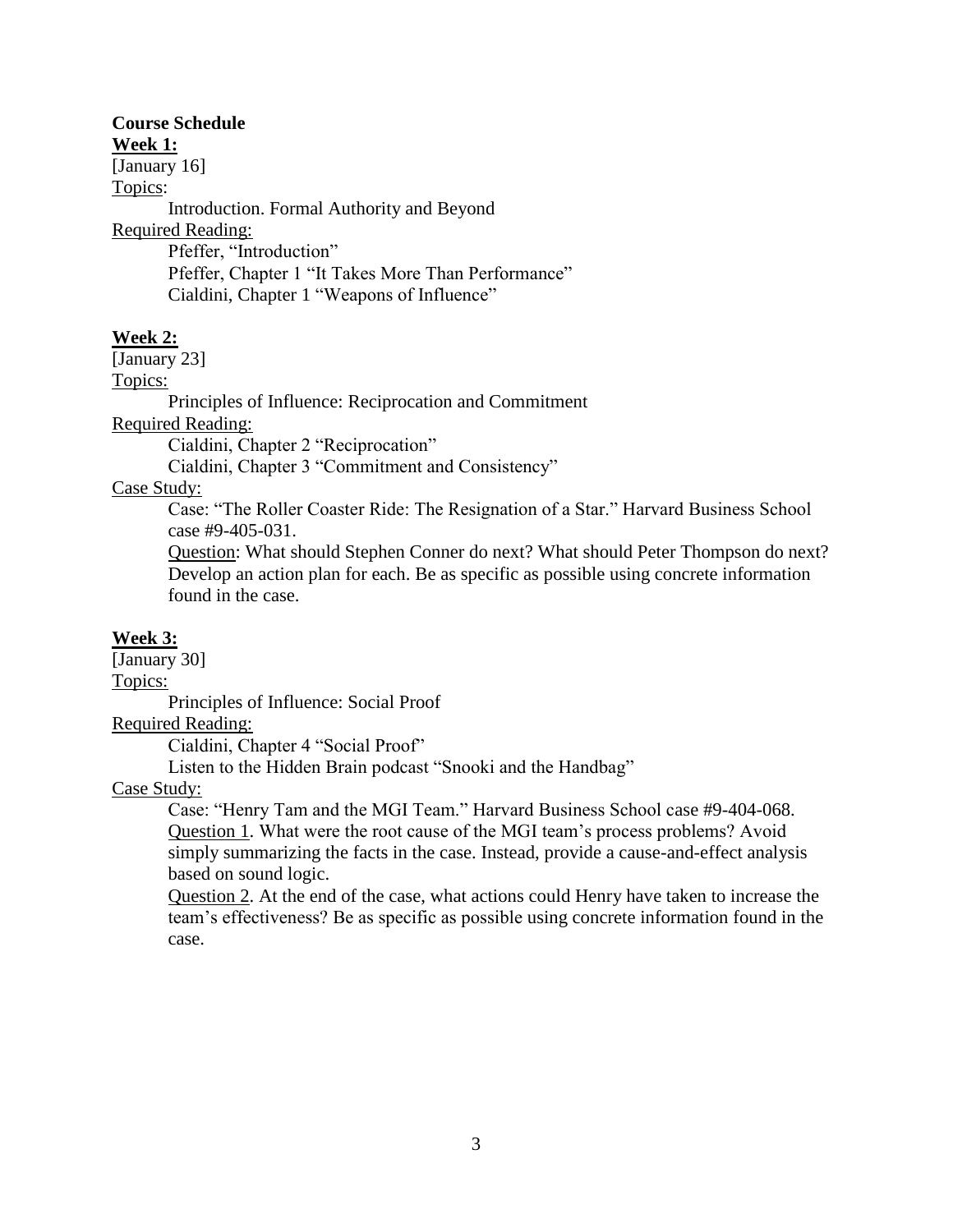### **Week 4:**

[February 6]

Topics:

Principles of Influence: Liking

Required Reading:

Cialdini, Chapter 5 "Liking"

Case Study:

Case: "Thomas Green: Power, Office Politics, and a Career in Crisis." Harvard Business School case #2095.

Question 1. What are the possible underlying agendas of (a) Davis and (b) McDonald? Question 2. What actions, if any, would you take if you were Thomas Green? Be as specific as possible using concrete information found in the case.

# **Week 5:**

[February 13]

Topics:

Sources of Power: Positions and Resources

Required Reading:

Pfeffer, Chapter 3 "Choosing Where to Start"

Pfeffer, Chapter 5 "Making Something out of Nothing: Creating Resources"

## Case Study:

Case: "Zia Yusuf at SAP: Having Impact." Stanford Graduate School of Business case OB-73. **[HBS website]**

Question 1. How was Yusuf able to overcome any career stigma or setback from his first position in a unit, SAPMarkets, that was a failure?

Question 2. What qualities have helped Yusuf be so successful at SAP? Do you think these personal qualities would be as helpful anywhere, or are there particular features of the SAP environment and culture that make them particularly relevant?

# **Week 6:**

[February 20]

Topics:

Sources of Power: Networks

Required Reading:

Pfeffer, Chapter 6 "Building Efficient and Effective Social Networks"

Case Study:

Case: "Heidi Roizen." Harvard Business School case #9-800-228.

Question 1. What are the strengths of Roizen's network as seen at the end of the case? Any weaknesses?

Question 2. How does your own network compare with Roizen's? To what extent are the differences due to the organizational structure in which the networks exist or due to personal preferences and style?